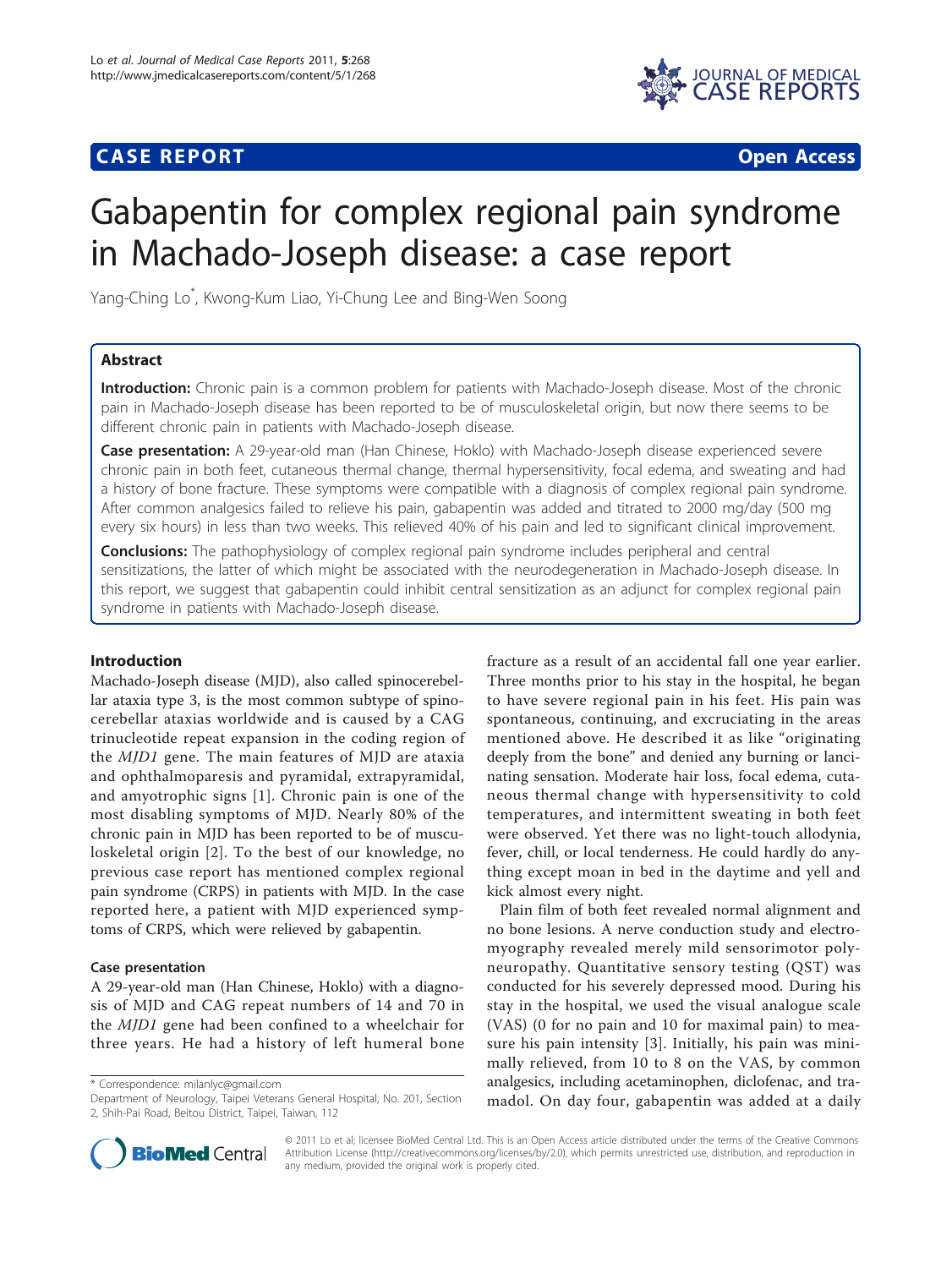dose of 1200 mg (400 mg every eight hours) (Figure 1). With an increasing daily dosage of gabapentin from 1200 to 2000 mg (500 mg every six hours), his pain was gradually resolved from 8 to 4 on the VAS (Figure 1) by day 10. The abnormal cutaneous thermal change and edema also disappeared. As his pain diminished significantly, we observed a remarkable improvement in his quality of life: he slept better, was more mobile, and had more daily activity. Finally, he could move around again by wheelchair.

## **Discussion**

In this case, all of the clinical features of pain-such as spontaneous continuing regional pain with cutaneous thermal change, thermal hypersensitivity, focal edema, moderate hair loss as trophic change, sweating, immobility, and history of bone fracture-implied CRPS [\[4\]](#page-2-0). CRPS is characterized by a continuing (spontaneous or evoked) regional pain that is seemingly disproportionate in time or degree to any known trauma or lesion. In the latest proposed criteria for CRPS, regional pain is not limited to a nerve territory or dermatome, which is usually accompanied by a distal predominance of abnormal sensory, motor, sudomotor, vasomotor, and trophic changes [\[5\]](#page-2-0). Mechanical or thermal hypersensitivity is the hallmark of nociceptive pain compatible with CRPS [[6,7\]](#page-2-0).

In the pathophysiology of CRPS, peripheral nerve or soft tissue injuries trigger the initial peripheral nociceptive sensitization caused by prostanoids, kinins, and cytokines. Afterwards, the calcium influx and activitydependent plasticity alter the pain transmission neurons, which undergo central sensitization and lead to a major physiological change of the autonomic, pain, and motor

systems [[8\]](#page-2-0). Given the small-fiber distal axonopathy that is possibly a cause of CRPS [\[9](#page-2-0)], QST should be managed for the evaluation of small-fiber functions with cold and heat pain thresholds [\[10](#page-2-0)].

To the best of our knowledge, no large clinical trials in the pharmacologic treatment for CRPS have been conducted. Most of the pharmacologic rationales for CRPS (such as topical agents, anti-epileptic drugs, tricyclic anti-depressants, and opioids) were applied by the treatment of other neuropathic pain syndromes, which are strongly related to gabapentin [[11](#page-2-0)]. It has been reported that gabapentin at daily doses of 900 to 2400 mg [[12,13](#page-2-0)] could be considered to control CRPS, but the effects seemed to be limited. We suppose that, since the neurodegeneration in MJD is multi-systemic (involving the somatosensory cortex), gabapentin might play a role in central neuromodulation via the alpha-2-delta subunit of the voltage-gated calcium channels [[14\]](#page-2-0). This successful experience suggests that the adjunctive effect of gabapentin is due to inhibition at the central sensitization.

## Conclusions

Our experience offers a new option to patients with MJD and chronic pain. The exact mechanism remains to be elucidated; however, gabapentin could be considered an adjunct for the treatment of CRPS in patients with MJD.

## Consent

Written informed consent was obtained from the patient for publication of this case report and any accompanying images. A copy of the written consent is available for review by the Editor-in-Chief of this journal.